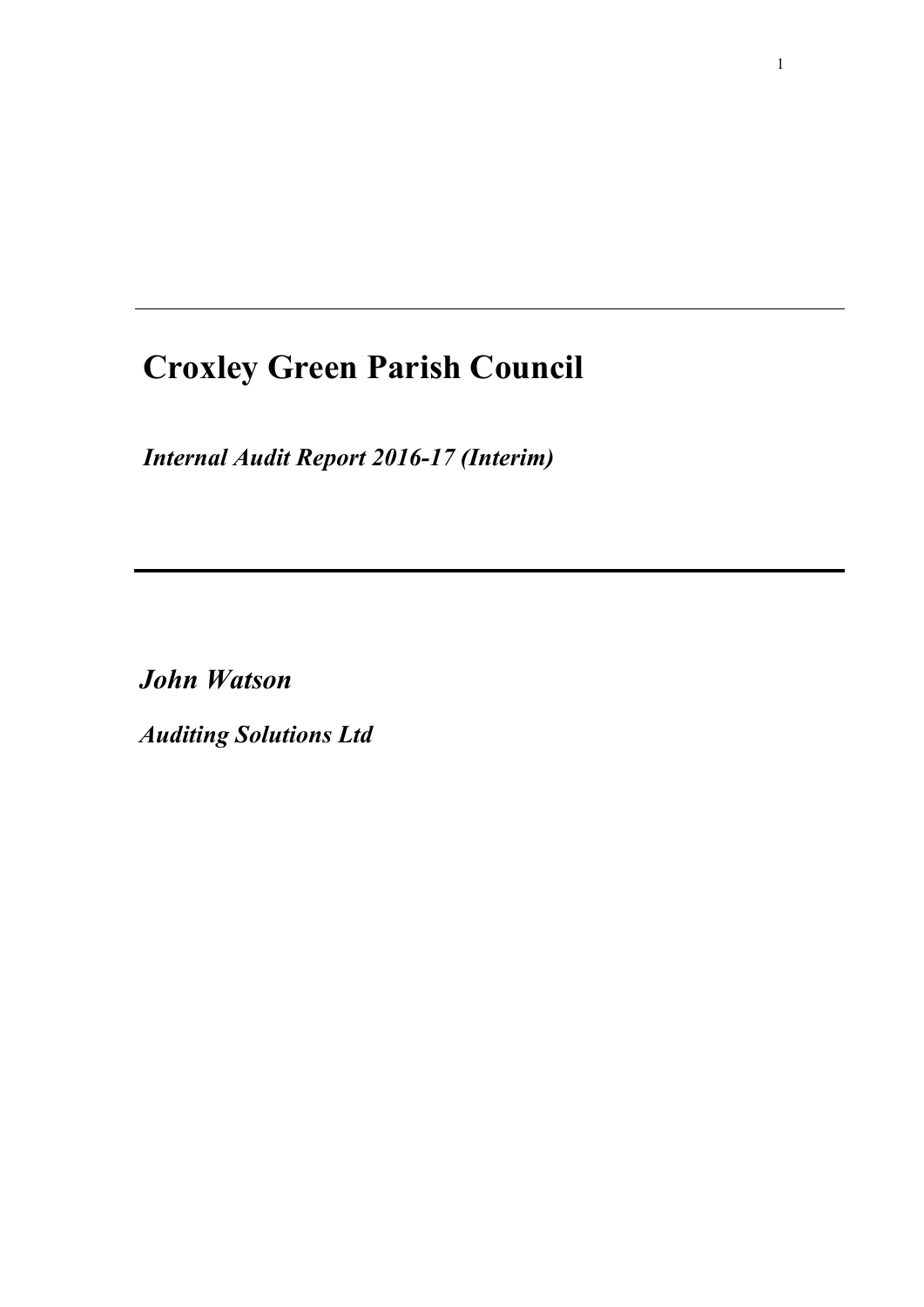#### **Background**

All town and parish councils are required by statute to make arrangements for an independent internal audit examination of their accounting records and system of internal control and for the conclusions to be reported each year in the Annual Return. Auditing Solutions Ltd has provided this service the Council since the outset of the "Limited assurance" audit arrangements.

This report sets out the work undertaken in relation to the 2016-17 financial year, during our interim visit to the Council, which took place on  $4<sup>th</sup>$  October 2016.

#### **Internal Audit Approach**

In undertaking our review for the year, we have again had regard to the materiality of transactions and their susceptibility to potential misrecording or misrepresentation in the year-end Statement of Accounts/Annual Return. Our programme of cover has again been designed to afford appropriate assurance that the Council's financial systems remain robust and operate in a manner to ensure effective probity of transactions and to afford a reasonable probability of identifying any material errors or possible abuse of the Council's own and the national statutory regulatory framework. The programme is also designed to facilitate our completion of the 'Internal Audit Report' in the Council's Annual Return, which requires independent assurance over a number of internal control objectives.

## **Overall Conclusion**

We have concluded that, on the basis of the programme of work undertaken this year, the Council has again maintained adequate and effective internal control arrangements. We are again pleased to acknowledge the quality of records maintained by the Clerk and thank him for his assistance, which has ensured the smooth progress of our review process.

We shall extend testing in certain areas to cover the remainder of the financial year at our final audit visit, also examining and testing those additional aspects, not yet examined, but covered by the Internal Audit Certificate in the Annual Return.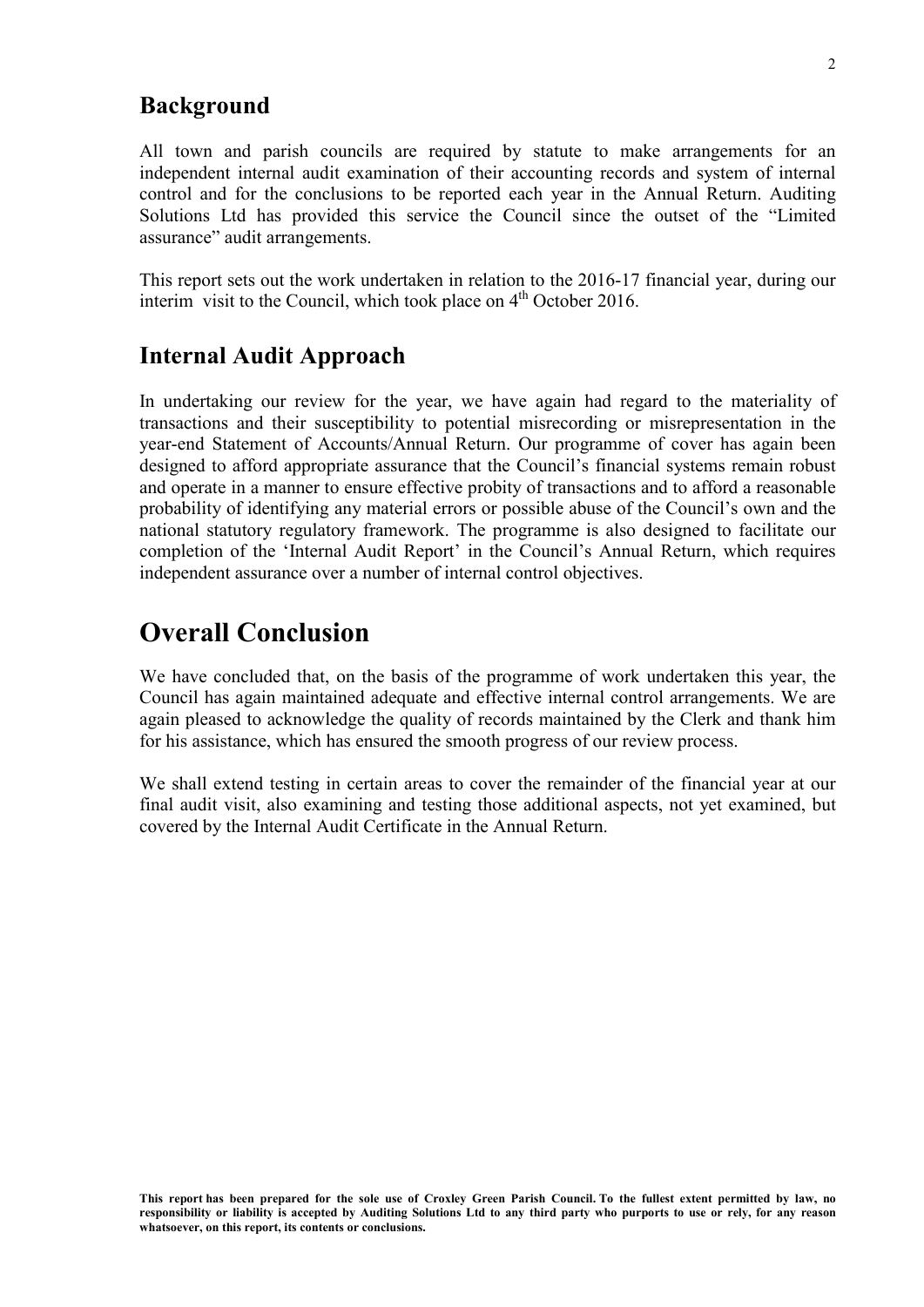## **Detailed Report**

## **Maintenance of Accounting Records & Bank Reconciliations**

Our objective here is to ensure that the accounting records are being maintained accurately and currently and that no anomalous entries appear in cashbooks or financial ledgers. We have:

- $\triangleright$  Agreed the opening Omega trial balance with last year's closing detail and the certified Annual Return;
- $\triangleright$  Checked that a full and effective cost centre and nominal account code structure remains in place;
- $\triangleright$  Ensured that the accounts remained "in balance" at the present date;
- $\triangleright$  Checked and agreed all cashbook detail to bank statements for the months of May and June 2016;
- $\triangleright$  Reviewed bank reconciliations during the year to ensure their routine and accurate completion, specifically verifying the accuracy of those completed as at  $31<sup>st</sup>$  May and 30th June 2016;
- $\triangleright$  Verified the balance on the Santander Deposit Account as at 2<sup>nd</sup> June 2016;
- $\triangleright$  Verified the expenditure on the Council debit card for the months of May and June 2015; and
- $\triangleright$  Examined the back-up procedures in place, which appear effective and sound.

We have noted that the bank reconciliations for the months of May and June 2016 appear to exclude outstanding payments made in those months. We have discussed this with the Clerk who will be speaking to the software suppliers regarding the problem.

#### *Conclusions*

*We are pleased to report that no matters of concern arise at this stage of our annual review process and that month-end reconciliations are being completed and prepared appropriately. We shall check further month's account transactions at our final visit, also ensuring the accuracy of the year-end balances reported in the detailed Statement of Accounts and Annual Return.* 

#### **Review of Corporate Governance**

Our objective here is to ensure that the Council has a robust regulatory framework in place that Council and Committee meetings are conducted in accordance with the adopted Standing Orders and that, as far as we are able to ascertain, no actions of a potentially unlawful nature have been or are being considered for implementation. We also aim to ensure that appropriate policies, procedures and protocols are in place to prevent and provide a reasonable assurance of the detection of any fraudulent or corrupt activity.

We note that revised Standing Orders and Financial Regulations were reviewed and adopted by the Council in February 2014. These have been subsequently amended to incorporate the requirements of the £25,000 tender limit. We understand that a Council Working Party has been formed to discuss the future direction and workings of the Council and that it is intended to incorporate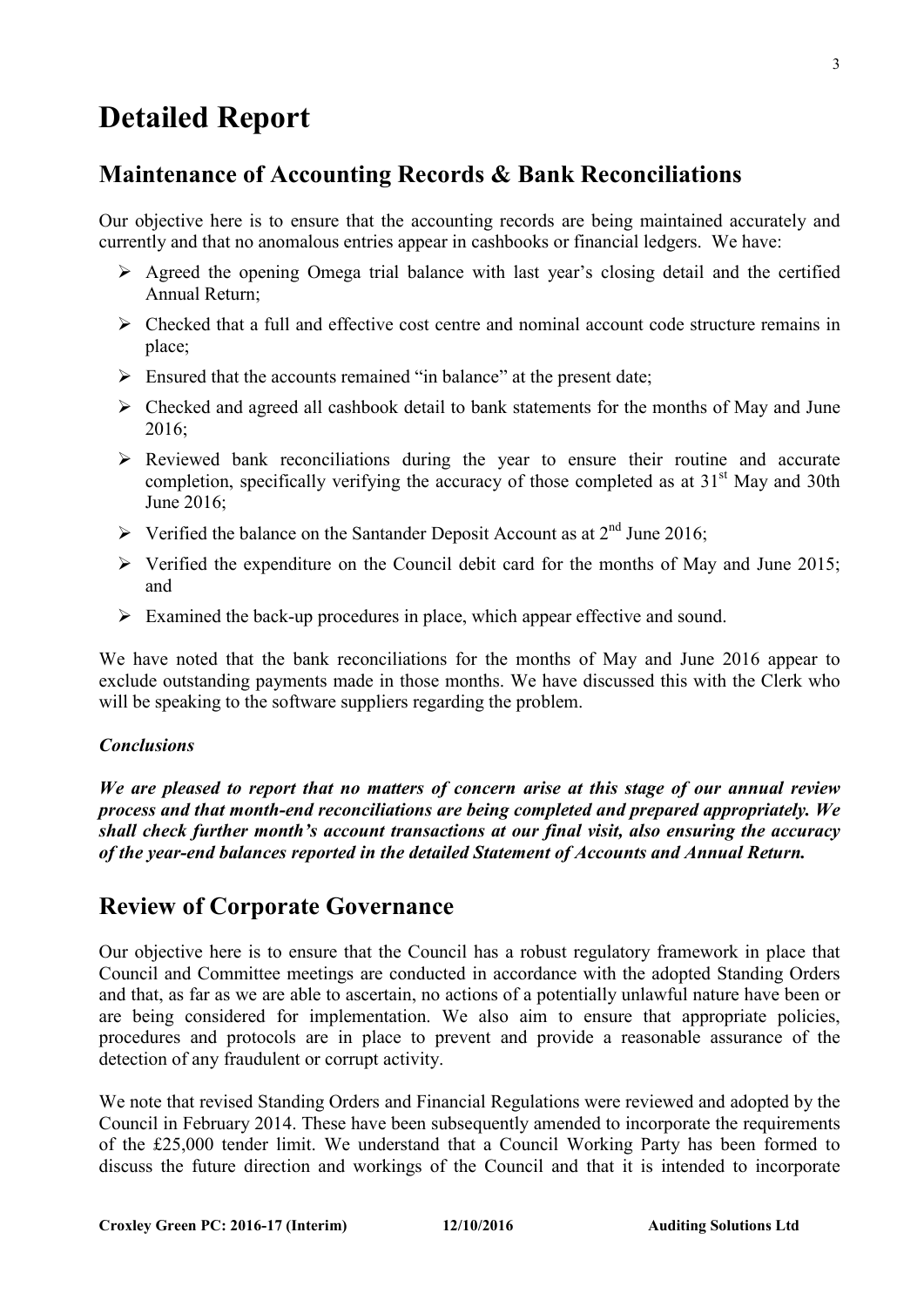further necessary amendments to both documents when the Working Party reaches its conclusions. We suggest that this be dealt with as a priority.

We have reviewed the Council's minutes for the current year to date to identify whether or not any issues exist that may have an adverse effect, through litigation or other causes, on the Council's future financial stability. We also note that consideration of the adoption of the General Power of Competence has still to be undertaken.

#### *Conclusions*

*No issues have been identified in this area warranting formal comment or recommendation at present. We shall continue to review minutes, together with governance issues, at our final visit.* 

## **Review of Expenditure**

Our aim here is to ensure that: -

- Council resources are released in accordance with the Council's approved procedures and budgets;
- $\triangleright$  Payments are supported by appropriate documentation, either in the form of an original trade invoice or other appropriate form of document confirming the payment as due and/or an acknowledgement of receipt is obtained, where no other form of invoice is available;
- $\triangleright$  The correct expense codes have been applied to invoices when processed; and
- $\triangleright$  VAT has been appropriately identified and coded to the control account for periodic recovery and that submissions have been returned in a timely manner.

We have commenced testing in this area examining a sample of 14 payments processed to date, each individually in excess of £1,500, plus a more random sample of every twentieth payment, as recorded in the cashbook. Our test sample totals £42,677 and equates to 61% of the value of nonsalary related payments. The VAT claim for the first six months of the financial year has yet to be completed: we have to date checked a random sample of entries in the Purchase Day Book to ensure the correct posting of VAT to the control account for recovery.

We are pleased to note that the Council operates a purchase order system.

#### *Conclusions*

*We are pleased to report that no significant matters have been identified in this area. We shall extend our review of invoices for the remainder of the year at our final visit, also ensuring the timely submission of VAT reclaims and the accurate disclosure of the year-end VAT debtor in the Annual Return.* 

## **Assessment and Management of Risk**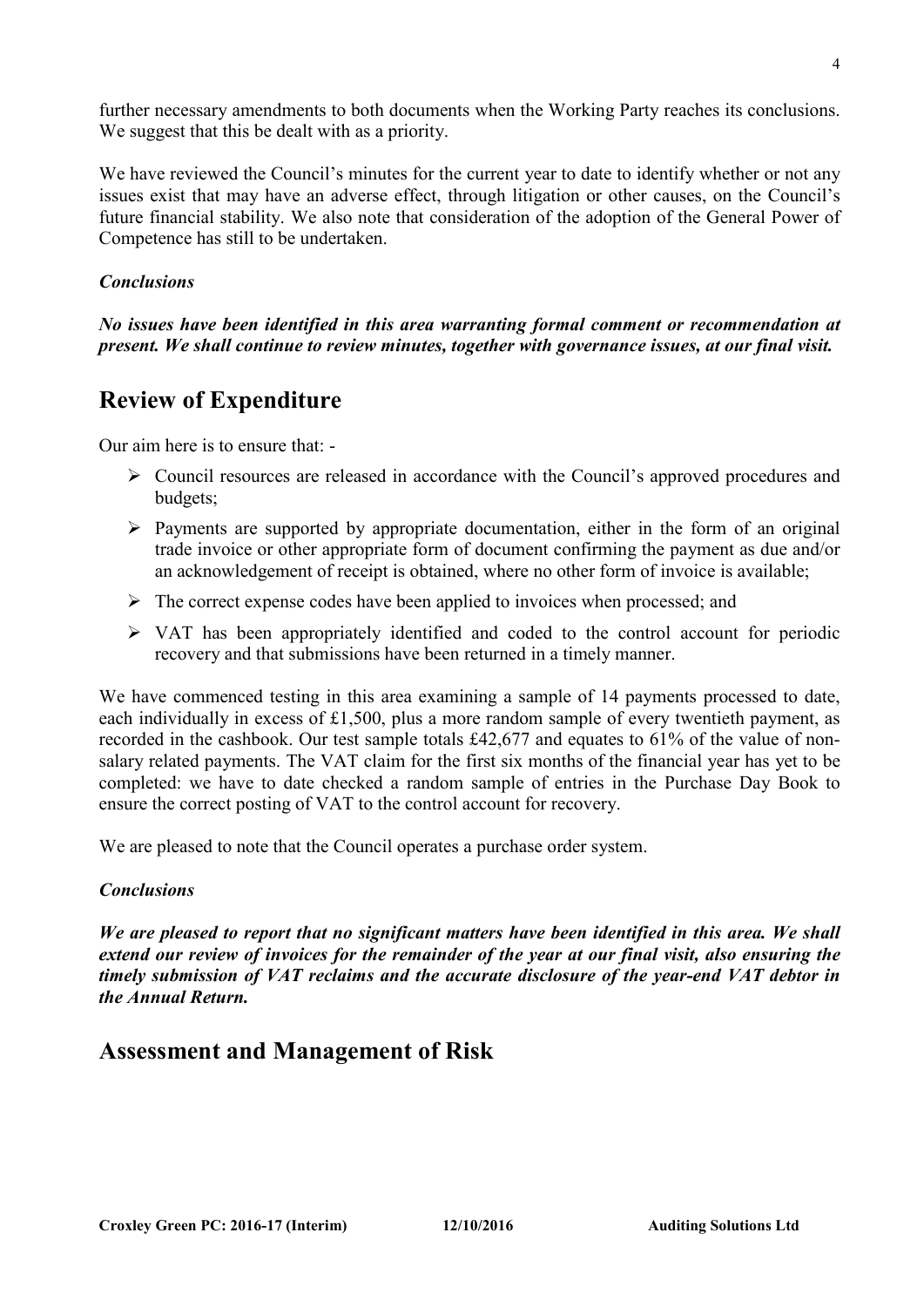Our aim here is to ensure that the Council has put in place appropriate arrangements to identify all potential areas of risk of both a financial and health and safety nature, whilst also ensuring that appropriate arrangements exist to monitor and manage those risks in order to minimise the opportunity for their coming to fruition. We have: -

- Examined the Council's approach to risk management; we note that the Risk Assessment R7port utilising the LCRS Software has still to be completed. We remind the Clerk that this must be done by  $31<sup>st</sup>$  March 2017.
- $\triangleright$  We noted that the Council developed a higher level Risk Management Strategy, which was approved by Council at its March 2014 meeting.
- Examined the Council's current (to  $31<sup>st</sup>$  May 2017) insurance policy with Zurich Municipal to ensure that appropriate cover is in place and consider that cover in each area is appropriate to the Council's present needs.

#### *Conclusions*

*No issues of concern have been identified in this area warranting formal comment or recommendation at present: we shall continue to monitor the Council's approach to management of risks at future visits reporting our conclusions accordingly.*

## **Precept Determination and Budgetary Control**

Our objective here is to ensure that the Council has a robust procedure in place for identifying and approving its future budgetary requirements and level of precept to be drawn down from the District Council: also, that an effective reporting and monitoring process is in place. We also aim to ensure that the Council retains appropriate funds in general and earmarked reserves to finance its ongoing spending plans, whilst retaining appropriate sums to cover any unplanned expenditure that might arise.

We are again pleased to note that members continue to receive regular budget monitoring reports with the level of earmarked reserves also the subject of periodic review.

#### *Conclusions*

*The Council has yet to formally consider and determine the budgetary and precept requirements for 2017-18 and we will, consequently, examine this aspect at our final visit, together with considering the year end outturn and level of retained reserves.* 

#### **Review of Income**

Normally, the Council's only sources of non-precept income are currently limited to bank interest and "Parish Pump" advertising, together with income arising from the sale of brown caddy bin bags on behalf of TRDC.

We have not undertaken any work in respect of income at this visit.

#### *Conclusions*